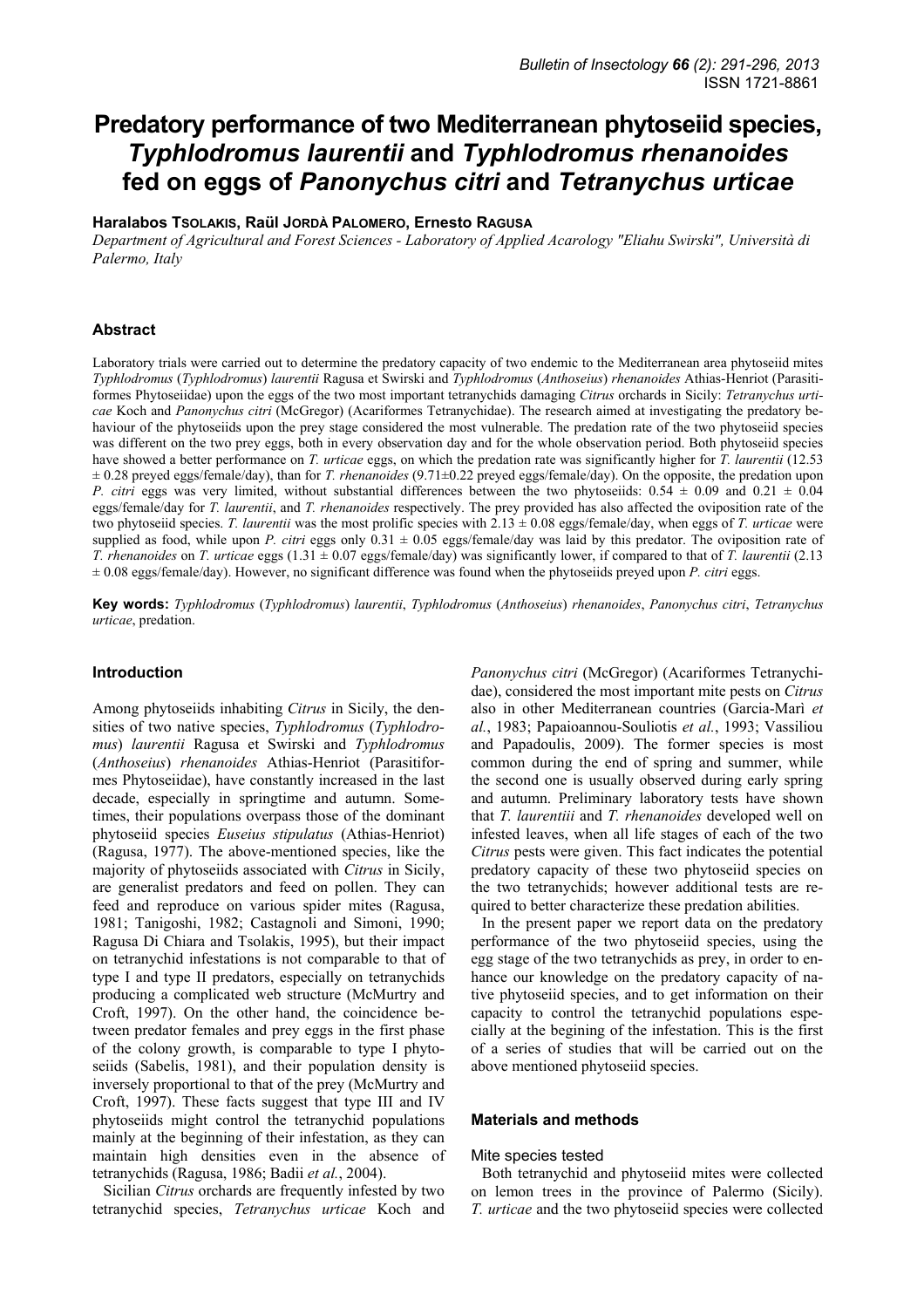in 2009 at the end of spring, while *P. citri* was collected in autumn. The tetranychids were reared on green lemon fruits in a growth chamber, and the two phytoseiid species were kept on plexiglas arenas (Swirski *et al.*, 1970), using a mixture of pollens of *Oxalis pes-caprae* L. (Oxalidaceae) and *Carpobrotus edulis* L. (Aizoaceae) as food. All colonies were maintained at  $25 \pm 1$  °C, 70  $\pm$ 5% RH and 16L:8D photoperiod.

# Experimental units

Experimental units (EU) consisted of a lemon leaf disk (3 cm diameter) placed with its upper surface on wet cotton wool on a plastic Petri dish ( $100 \times 10$  mm). Drinking water was daily supplied to the Petri dish during the test period.

# Experimental design

Only no-choice tests were carried out because the two tetranychids were not present contemporaneously in the field. To obtain young phytoseiid females for the experiments, more than 50 females from the stock colony of each species were transferred to a new arena (5 cm diameter) to deposit eggs for 24 hours and afterwards removed. After hatching, immature stages were reared on *Oxalis* pollen until they reached adulthood. Couples of young females and males (max 24 h old) were transferred to new arenas (one couple per arena), for 3 days for mating and to include the pre-oviposition period, using *Oxalis* pollen as food. Only females that began deposit eggs were used for the experiments. After the first egg was laid, each female was transferred onto a leaf disc with 20 prey eggs. Every day, each female was transferred, using a fine brush, onto a new leaf disc with the predefined number (20) of prey eggs.

To obtain fresh prey eggs, 5 to 7 tetranychid females were transferred from cultures onto a leaf disc to deposit eggs for 24 hours. Afterwards, females were removed, and only 20 eggs were left on each leaf disc. The number of prey eggs consumed was daily recorded at the same time. Each test lasted four days and it was replicated 20 times. Predator eggs were recorded and removed daily.

To calculate the mean egg weight, three groups of 300 eggs of each phytoseiid species have been weighed.

The theoretical population growth of the two phytoseiid species on different prey eggs was estimated by the instantaneous rate of increase  $(r_i)$  (Hall, 1964; Walthall and Stark, 1997), calculated according to the following equation:  $r_i = \ln(N_f/N_o)/\Delta t$  (N<sub>f</sub> is the final number of animals,  $N_0$  is the initial number of animals and ∆t refers to the number of days the experiment is run). According to Walthall and Stark (1997), the instantaneous rate of increase is similar to the intrinsic rate of increase  $(r_m)$ . Positive values of  $r_i$  show a growing population,  $r_i = 0$  indicates a stable population while negative values of *ri* indicate a declining population directed toward extinction (Walthall and Stark, 1997).

# Statistical analysis

Because the assumptions of a parametric model underlying the ANOVA method are not met, the nonparametric Kruskal-Wallis test was performed in order to verify the hypothesis of equality of the population medians. The statistic *H* was adjusted for ties dividing it by the factor *D*. The multiple comparisons between tests were based on Mann-Whitney U-test, as described by Sokal and Rohlf (1995).

# **Results**

The mean predation rate on the two prey eggs was different for both phytoseiid species ( $H = 263.87$ , asymptotically distributed as  $\chi^2$  with  $df = 3$ ,  $P = 0.00$ ) (table 1). The highest predation activity was observed when eggs of *T. urticae* were supplied as food to *T. laurentii* (average rank  $AR = 265.0$ , corresponding to a standardized average rank  $z = 11.66$ ), and the lowest when eggs of *P. citri* were supplied to *T. rhenanoides* (AR = 72.7;  $z = -9.81$ ) in comparison to the overall average rank of 160.0. A very low predation activity on *P. citri* eggs was also observed for *T. laurentii* females (table 1). The predation rate of the latter species on *P. citri* eggs decreased through time, while *T. rhenanoides* consumed almost the same number of *P. citri* eggs (0.20-0.35 eggs/female) for the first three days of the experiment: no egg was preyed on the fourth day (table 1). On the opposite, both phytoseiid species on *T. urticae* eggs showed an increasing trend through time and the mean predation rate was statistically higher on the latter prey  $(P \le 0.01)$  (table 1). Generally, these same trends were observed for the mean oviposition rate values  $(H =$ 210.81;  $df = 3$ ;  $P = 0.00$ ), even if differences in egglaying upon *P. citri* eggs were not significant between the two phytoseiids  $(P = 0.38)$  (table 1).

The output/input ratio (eggs laid/prey eggs consumed) on *P. citri* eggs has been calculated only for the whole experimental period, because of the scarce values registered during the observation intervals (i.e. one egg laid in a 24 hours interval, but no eggs preyed upon). On *T. urticae* eggs, the reproductive output/input ratio was low for both phytoseiids during the first two days but it significantly increased and stabilized afterwards (P < 0.01) (table 1). No significant difference was found for this parameter between the two predators during the experimental period  $(P > 0.05)$ , showing that at least 5-6 *T. urticae* eggs are necessary to produce a predator egg. Considering that the mean egg weight of phytoseiids is  $3.1 \pm 0.01$  µg for *T. laurentii* and  $3.3 \pm 0.02$  µg for *T. rhenanoides*, and the egg weight of *T. urticae*, according to Sabelis (1981), is 1.2 µg, the mean biomass conversion varies from 45 to 52% for *T. rhenanoides* and *T. laurentii* respectively. It should be mentioned that no statistical difference was found in the mean biomass conversion between the two predators, as a very high individual variability was registered on both species (25-79% for *T. rhenanoides* and 37-74% for *T. laurentii*).

Differences in predation and oviposition rates between the two predators on *T. urticae* eggs, as well as similarities of prey biomass converted in predator eggs, are summarized in figure 1, where we report the relationship between the mean predation and the oviposition rate of each predator. There is a highly positive relationship  $(P = 0.00)$  between the two parameters for both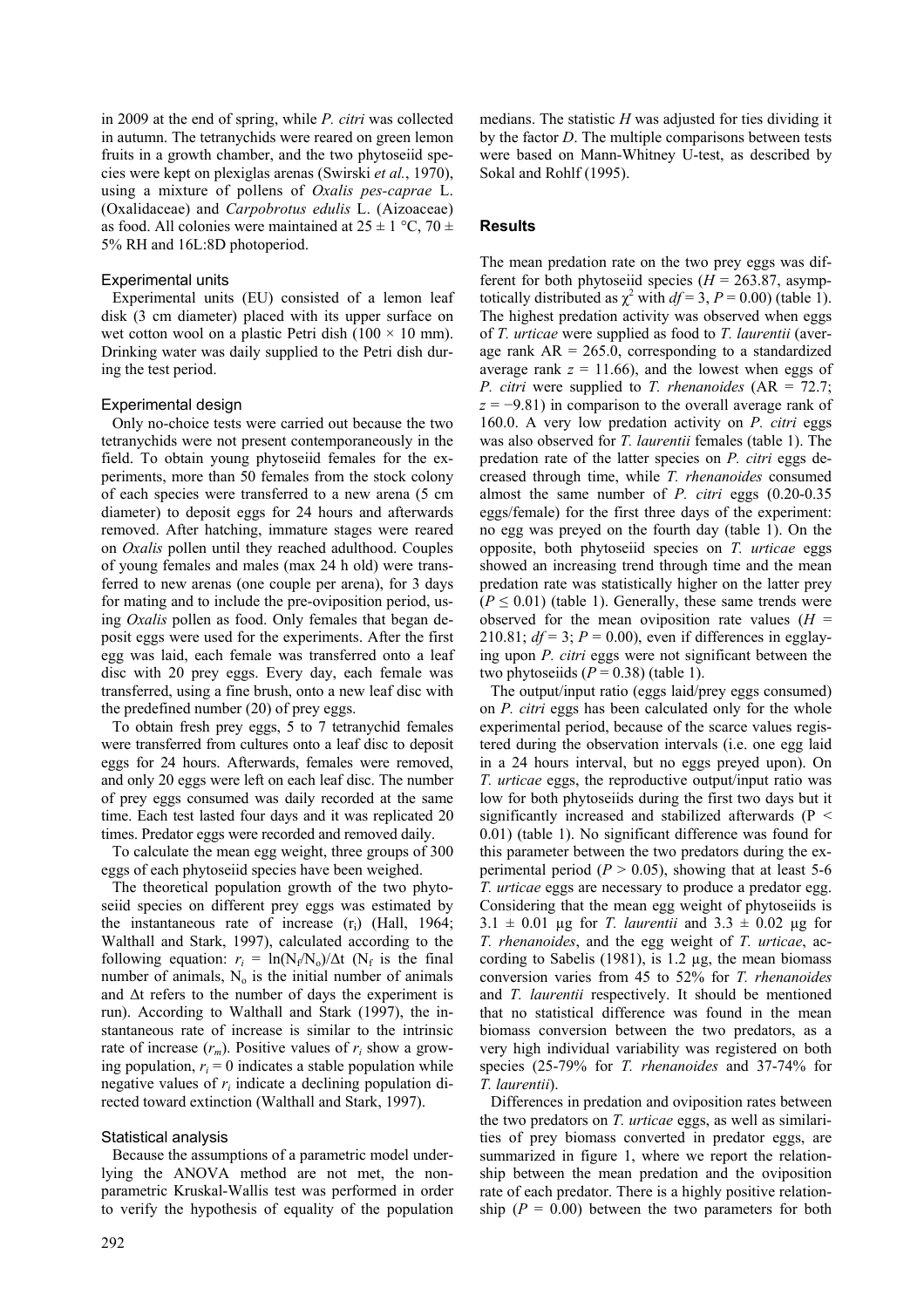**Table 1.** Trend of predation, oviposition rate and reproductive output/intput ratio of the two phytoseiid species on eggs of *P. citri* and *T. urticae* during the observation period. Reproductive output/intput was calculated on *P. citri*  only for the whole period, because less than one egg/day was preyed upon. Differences between observation intervals for each predator were calculated by Mann-Whitney test at 95% of confidence interval and are indicated by different letters. Different Greek letters indicate significant differences on the performance of each predator on the two prey eggs for the whole period. Asterisks indicate significant differences between the two predators for each observation interval. *ns* - not significant.

|                                                                                                                                                                                       | Preys                           |     |     |                   |                 |                                 |     |                                                                                                                                                                                 |     |                                                                                                                                                                    |
|---------------------------------------------------------------------------------------------------------------------------------------------------------------------------------------|---------------------------------|-----|-----|-------------------|-----------------|---------------------------------|-----|---------------------------------------------------------------------------------------------------------------------------------------------------------------------------------|-----|--------------------------------------------------------------------------------------------------------------------------------------------------------------------|
|                                                                                                                                                                                       | P. citri                        |     |     |                   |                 | T. urticae                      |     |                                                                                                                                                                                 |     |                                                                                                                                                                    |
|                                                                                                                                                                                       | No. preyed eggs/predator female |     |     |                   |                 | No. preyed eggs/predator female |     |                                                                                                                                                                                 |     |                                                                                                                                                                    |
| Phytoseiids                                                                                                                                                                           | $Mean \pm SE$                   |     |     |                   |                 | $Mean \pm SE$                   |     |                                                                                                                                                                                 |     |                                                                                                                                                                    |
|                                                                                                                                                                                       | Observation intervals           |     |     |                   |                 | Observation intervals           |     |                                                                                                                                                                                 |     |                                                                                                                                                                    |
|                                                                                                                                                                                       | 24h                             | 48h | 72h | 96h               | Whole<br>period | 24h                             | 48h | 72h                                                                                                                                                                             | 96h | Whole<br>period                                                                                                                                                    |
| T. laurentii                                                                                                                                                                          |                                 |     |     |                   |                 |                                 |     |                                                                                                                                                                                 |     | $1.30\pm0.25$ a $0.30\pm0.10$ b $0.30\pm0.11$ b $0.25\pm0.09$ b $0.54\pm0.09$ β $10.8\pm0.51$ a $14.0\pm0.52$ b $12.35\pm0.43$ b $12.95\pm0.59$ b $12.53\pm0.28$ γ |
| T. rhenanoides $0.30\pm0.10$ a $0.20\pm0.09$ a $0.35\pm0.10$ a                                                                                                                        |                                 |     |     | 0.00 <sub>b</sub> |                 |                                 |     | $0.21 \pm 0.05$ $\beta$ 8.75 $\pm$ 0.45 a 9.85 $\pm$ 0.47 ab 10.00 $\pm$ 0.37 b 10.25 $\pm$ 0.42 b 9.71 $\pm$ 0.22 $\gamma$                                                     |     |                                                                                                                                                                    |
|                                                                                                                                                                                       | ∗                               | ns  | ns  |                   | $*$             |                                 |     |                                                                                                                                                                                 |     |                                                                                                                                                                    |
|                                                                                                                                                                                       | Eggs laid/female                |     |     |                   |                 | Eggs laid/female                |     |                                                                                                                                                                                 |     |                                                                                                                                                                    |
|                                                                                                                                                                                       | $Mean \pm SE$                   |     |     |                   |                 | $Mean \pm SE$                   |     |                                                                                                                                                                                 |     |                                                                                                                                                                    |
| T. laurentii                                                                                                                                                                          |                                 |     |     |                   |                 |                                 |     | $0.60\pm0.11$ a $0.05\pm0.05$ c $0.35\pm0.10$ ab $0.25\pm0.09$ bc $0.31\pm0.05$ $\beta$ 1.30 $\pm0.10$ a $2.20\pm0.12$ b $2.45\pm0.11$ b $2.55\pm0.13$ b $2.13\pm0.08$ $\gamma$ |     |                                                                                                                                                                    |
| T. rhenanoides $0.60\pm0.11$ a $0.10\pm0.07$ b $0.20\pm0.09$ b $0.09\pm0.07$ b $0.25\pm0.05$ β $0.85\pm0.08$ a $1.25\pm0.14$ b $1.55\pm0.13$ b $1.60\pm0.11$ b $1.31\pm0.07$ $\gamma$ |                                 |     |     |                   |                 |                                 |     |                                                                                                                                                                                 |     |                                                                                                                                                                    |
|                                                                                                                                                                                       | ns                              | ns  | ns  | ns                | ns              |                                 |     |                                                                                                                                                                                 |     | $\ast$                                                                                                                                                             |
|                                                                                                                                                                                       | Reproductive output/input ratio |     |     |                   |                 | Reproductive output/input ratio |     |                                                                                                                                                                                 |     |                                                                                                                                                                    |
|                                                                                                                                                                                       | $Mean \pm SE$                   |     |     |                   |                 | $Mean \pm SE$                   |     |                                                                                                                                                                                 |     |                                                                                                                                                                    |
| T. laurentii                                                                                                                                                                          |                                 |     |     |                   |                 |                                 |     |                                                                                                                                                                                 |     | 0.49±0.058 β 0.12±0.008a 0.16±0.008a 0.20±0.011b 0.20±0.010b 0.17±0.003 γ                                                                                          |
| T. rhenanoides                                                                                                                                                                        |                                 |     |     |                   |                 |                                 |     |                                                                                                                                                                                 |     | $0.87\pm0.13$ $\beta$ 0.10 $\pm$ 0.012a 0.13 $\pm$ 0.014a 0.16 $\pm$ 0.015b 0.16 $\pm$ 0.015b 0.14 $\pm$ 0.004 $\gamma$                                            |
|                                                                                                                                                                                       |                                 |     |     |                   | ns              | ns                              | ns  | ns                                                                                                                                                                              | ns  | ns                                                                                                                                                                 |



**Figure 1.** Relationship between predation and oviposition rates of *T. laurentii* and *T. rhenanoides*. Dots (*T. rhenanoides*) and triangles (*T. laurentii*) represent mean daily rate of one female observed during the whole observation period. Circles represent the 95% of confidence interval.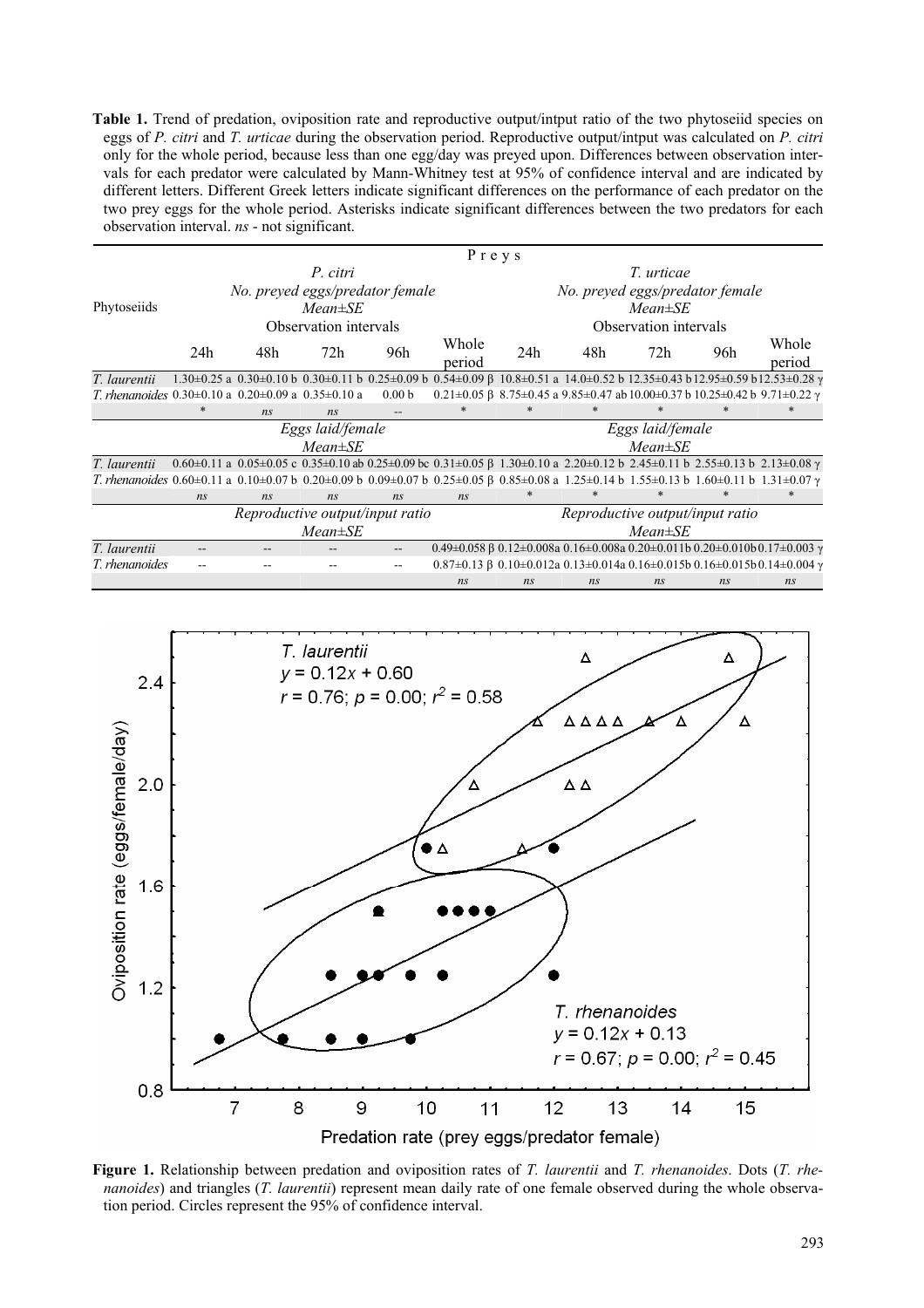

**Figure 2.** Instantaneous rate of increase  $(r_i)$  (mean  $\pm$  SE) of the two phytoseiid mites fed upon eggs of *P. citri* and *T. urticae*. Different letters denote significant differences among phytoseiids and prey species for P < 0.05. The Mann-Whitney test was performed on the data.

phytoseiids, but the conversion of prey eggs consumed into number of eggs laid is not the same for the two predators: 95% of *T. rhenanoides* preyed on 7-10 eggs/female/day and laid 0.9-1.5 eggs/female/day, while *T. laurentii* for the same confidence interval preyed on 9 to 13 eggs/female/day and laid 1.7 to 2.5 eggs/female/day. Regression lines have the same slope, but the intercept of *T. laurentii* values is higher. The majority of the data falls inside the area where the 95% of data are expected to be, assuming a normal bivariate distribution; so this model is well supported.

As said above, feeding activity was very limited on *P. citri* eggs, and this of course was reflected in the reproductive potential of both species. However, this low predation activity positively affected the theoretical population growth of the two phytoseiid species (figure 2). On the other hand, the influence of *T. urticae* eggs was more positive for both phytoseiid species, but the growth rate of *T. laurentii* was significantly higher than that of *T. rhenanoides* (figure 2).

## **Discussion**

It is evident from our data that *P. citri* eggs do not represent a suitable food for the two phytoseiid species herein considered. Does this depend on the food quality or on the defence strategy of the prey stage? Sabelis

294

(1981) discussed the nutritive quality among the various prey stages, considering the number of eggs laid by the predator female as the principal output measurement parameter; the author also reported the difficulty to determine this parameter because it mainly depends on the energy spent to capture a prey. Different authors showed a variety of behaviours among Phytoseiidae, but the preference for eggs and juveniles seems to be the most common (Burnett, 1971; Fernando and Hassell, 1980; Pickett and Gilstrap, 1986; Ragusa *et al.*, 2000; Blackwood *et al.*, 2001). However, the egg protection strategy is different among the various tetranychid species. *P. citri* is considered a poor weaver tetranychid (Gerson 1979; Saito, 1983); it lays an onion-like egg, surmounted by a characteristic spike, from which, the female, after ovipositing, attaches up to a dozen silk "guy ropes" to the leaf surface, as reported by Beament (1951) for *Panonychus ulmi* (Koch). According to the latter author and to Gerson (1979), the egg covering with silk might have a deterrent effect against predators, but Saito (1983) stated that there was no evidence of this function.

It is known that the success of a predator in capturing and consuming a prey depends both on the attack strategy of the predator and the defence strategy of the prey (Sabelis, 1985). There is a wide range of combinations of these aspects among phytoseiid mites. According to Gotoh *et al.* (2006), for example, *Cydnodromus californicus* (McGregor) preys on the same number of *T. urti-*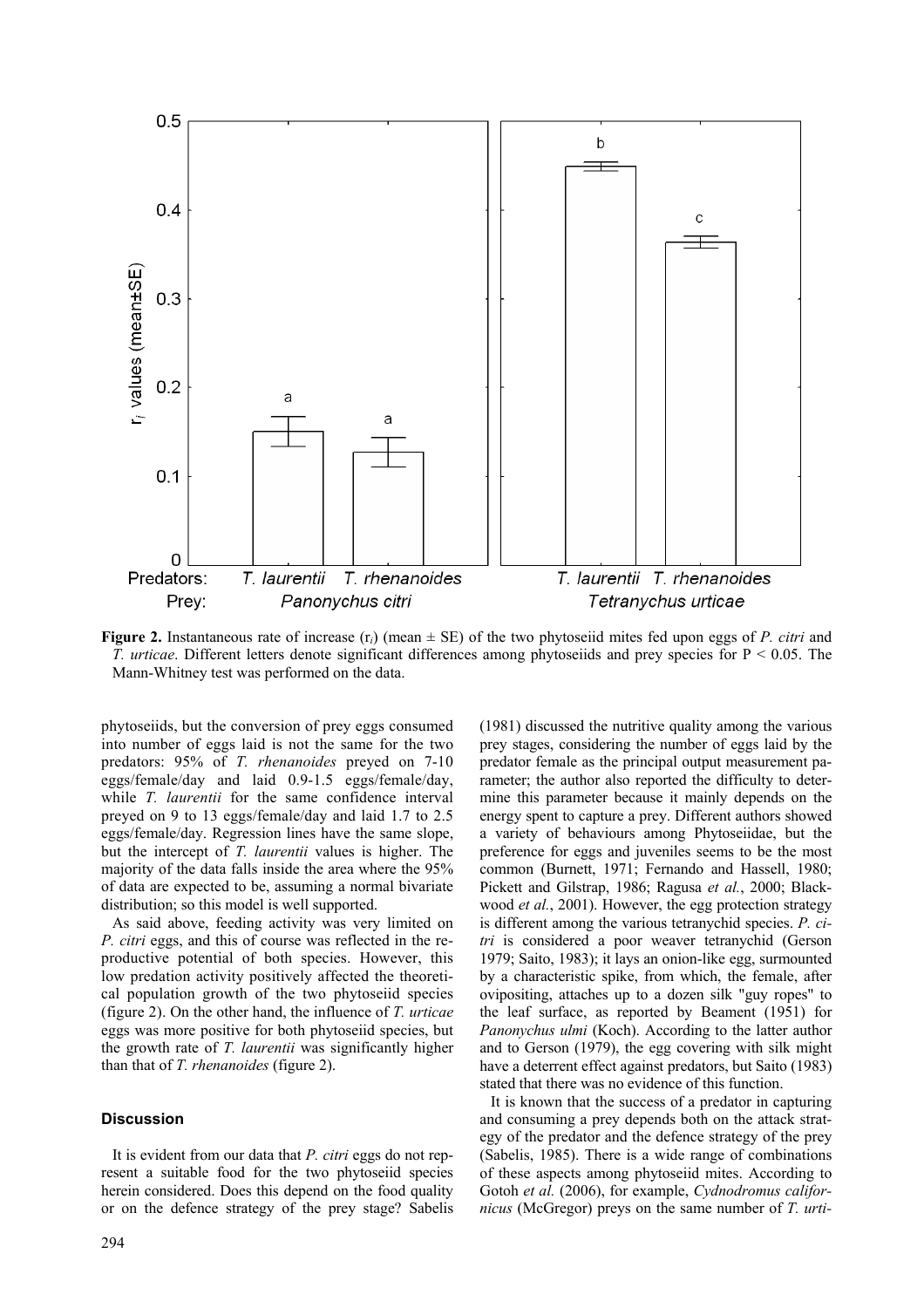*cae* and *P. citri* eggs (about 15), but the oviposition rate is slightly lower on *P. citri* eggs. Diversely, Katayma *et al.* (2006), reported for the same phytoseiid species a higher daily consumption on *P. citri* eggs (17.2 eggs/predator female) and a lower predation on *T. urticae* eggs (11.7 eggs/predator female), but the same oviposition rate on both prey (2.5 eggs/female/day). On the other hand, *E. stipulatus*, a very common species in Mediterranean citrus orchards, fed on all juvenile stages and adults of *P. citri* but it was unable to prey on eggs, while *Typhlodromus* (*Typhlodromus*) *phialatus* Athias-Henriot indifferently preyed on various stages of the tetranychid (Ferragut *et al.*, 1992). Both phytoseiids used in our experiments showed a very scarse consumption of *P. citri* eggs and laid few eggs during the whole experimental period. Assuming that: 1) at least the same amount of prey egg biomass ingested is equal to the predator egg biomass produced; 2) about 60-70% of food ingested is utilized for egg production (Sabelis, 1981); 3) that the egg weight of the above mentioned phytoseiids varies from 3.1 to 3.3 µg/egg, it is evident that females used part of their own reserve energy to oviposit as they were unable to prey on sufficient *P. citri* eggs. As a matter of fact, after four days, females of both species showed a thinner body, in same cases transparent, but it should be mentioned that they were still active in searching, though this behaviour was not quantified.

On the contrary, both phytoseiid species showed a round and fat body when fed on *T. urticae* eggs. On this prey, phytoseiids needed two days of adaptation before reaching the maximum predation and oviposition rates. The low reproductive output/input ratio values during the first two days could suggest the need of females to fortify their own bodies before expending energy on egg production. However, the low conversion values registered for both predators (45 to 52% for *T. rhenanoides* and *T. laurentii* respectively), in comparison to those reported in the literature, 60-70% (Sabelis, 1981), suggest that a greater amount of energy was needed for both phytoseiid species to find and prey on a *T. urticae* egg, or that not all of the content of prey egg was extracted by each phytoseiid female. As a matter of fact, *T. urticae* weaves a complicated and irregular web and lays eggs on silk threads, especially at high population density (Saito, 1983), but it oviposits directly on the leaf surface at the beginning of the infestation, without silk covering. According to Sabelis (1981), during the first phase of colony growth, the coincidence prey/predator is independent of the predator species involved. These data lead us to opt for the second hypothesis that is both species did not consume all of the prey egg content. On the other hand, Ferragut *et al.* (1992) found a very low ingestion rate for *E. stipulatus* (30% of the prey killed) and values similar to those registered in the present work for *T. phialatus* (from 40 to 100% of the eggs were consumed).

The food conversion into eggs laid directly influences the population growth and it is directly linked to the control of phytophagous mites populations. The evaluation of this influence on phytoseiid densities is well illustrated by the intrinsic rate of increase  $(r_m)$  (Castagnoli and Simoni, 1990; Tsolakis and Ragusa, 1994; Vantornhout *et al.*, 2005). However, some authors adopted the instantaneous rate of increase (r*i*), as defined by Hall (1964), as a valid alternative to the  $r_m$ , especially in short-term ecotoxicological experiments (Walthall and Stark, 1997; Tsolakis and Ragusa, 2008). On the other hand, Ragusa *et al.* (2009) used the instantaneous rate of increase as a population-level endpoint to evaluate the influence of different kinds of foods on the population growth of *C. californicus* in laboratory experiments. Our data suggest that eggs of both tetranychids positively influenced the population growth. However, *T. urticae* eggs allow a rapid population increase, especially for *T. laurentii*.

In conclusion, the performance of the above mentioned not specialized predators is different when the eggs of the two tetranychids were supplied; this fact could be relevant for the control of the phytophagous population. As a matter of fact, *P. citri* eggs were less vulnerable to the predator attacks, while those of *T. urticae* suffered from a high predation activity. This fact might be inverted during the increasing of the infestation because the web covering, protects the young stages of *T. urticae*, while the young stages of *P. citri* are more vulnerable because they are not covered by the web. Further investigations are needed in order to verify the impact of the above phytoseiid species on tetranychid population at different phases of infestation.

#### **Acknowledgements**

Authors are deeply indebted to Mrs E. Chiavetta who checked the English text, to Prof. A. Lombardo who reviewed the statistical procedures and to the anonymous reviewers for their constructive comments. The present research was financially supported by 2012-ATE-0452 funds.

#### **References**

- BADII M. H., HERNANDEZ-ORTIZ E., FLORES A., LANDEROS J., 2004.- Prey stage preference and functional response of *Euseius hibisci* to *Tetranychus urticae* (Acari: Phytoseiidae, Tetranychidae).- *Experimental and Applied Acarology*, 34: 263-273.
- BEAMENT J. W. L., 1951.- The structure and formation of the egg of the fruit tree red spider mite, *Metateranychus ulmi* Koch.- *Applied Biology*, 38 (1): 1-24.
- BLACKWOOD J. S., SCHAUSBERGER P., CROFT B. A., 2001.- Prey-stage preference in generalist and specialist phytoseiid mites (Acari: Phytoseiidae) when offered *Tetranychus urticae* (Acari: Tetranychidae) eggs and larvae.- *Environmental Entomology*, 30 (6): 1103-1111.
- BURNETT T., 1971.- Prey consumption in acarine predator-prey populations reared in the greenhouse.- *Canadian Journal of Zoology*, 49: 903-913.
- CASTAGNOLI M., SIMONI S., 1990.- Biological observations and life table parameters of *Amblyseius cucumeris*  (Oud.)(Acarina: Phytoseiidae) reared on different diets.- *Redia*, 73 (2): 569-583.
- FERNANDO M. H. J. P., HASSELL M. P., 1980.- Predator-prey responses in an acarine system.- *Researches on Population Ecology*, 22: 301-322.